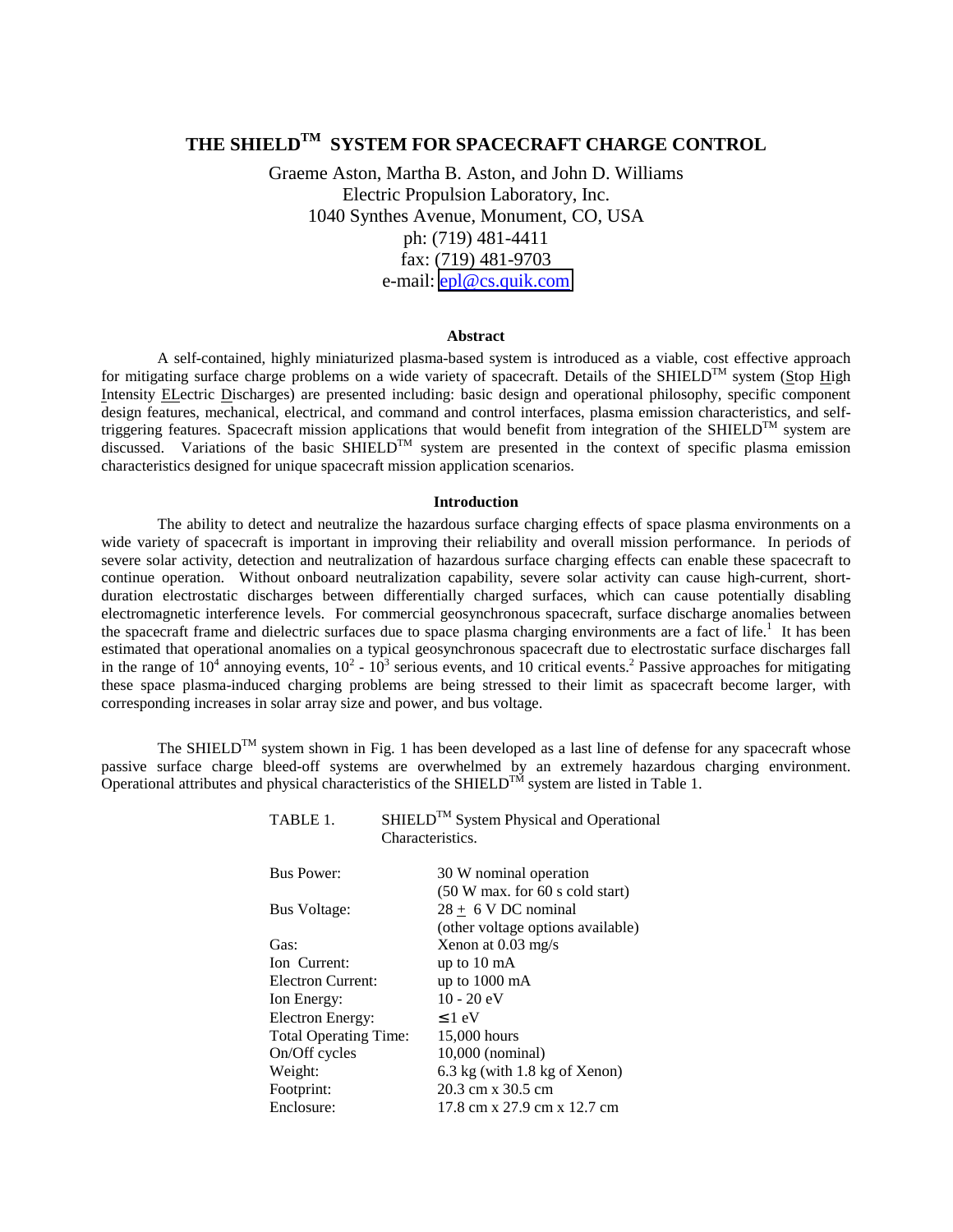

Fig. 1. EPL's SHIELD<sup>TM</sup> System.

The SHIELD<sup>TM</sup> system acts like a fire extinguisher, which immediately neutralizes any unbalanced surface charge accumulation that is threatening the spacecraft. Incorporating a built-in surface charge state sensor, and with the ability to operate completely autonomously, the SHIELD<sup>TM</sup> system quickly detects and responds to spacecraft charging hazards.

A specially designed plasma source within the SHIELD<sup>TM</sup> system emits a divergent, low electron temperature plasma plume, rich in low energy ions. Figure 2 shows this source and also highlights the plasma plume emitted during operation. The carefully tailored properties of this plasma plume, and its very low energy, enable it to diffuse around the entire spacecraft. This plasma shield immediately neutralizes, and then prevents, any surface charge imbalance from occurring throughout the duration of the space plasma-induced charging hazard. All normal operating functions of the spacecraft are maintained during the  $\widehat{SHIELD}^{TM}$  system activation period. Once the hazardous charging environmental conditions have subsided, the SHIELD<sup>TM</sup> system is shut down until the next charging hazard is detected.





Fig. 2a. SHIELD<sup>TM</sup> Plasma Plume. Fig. 2. SHEILD<sup>TM</sup> Plasma Source.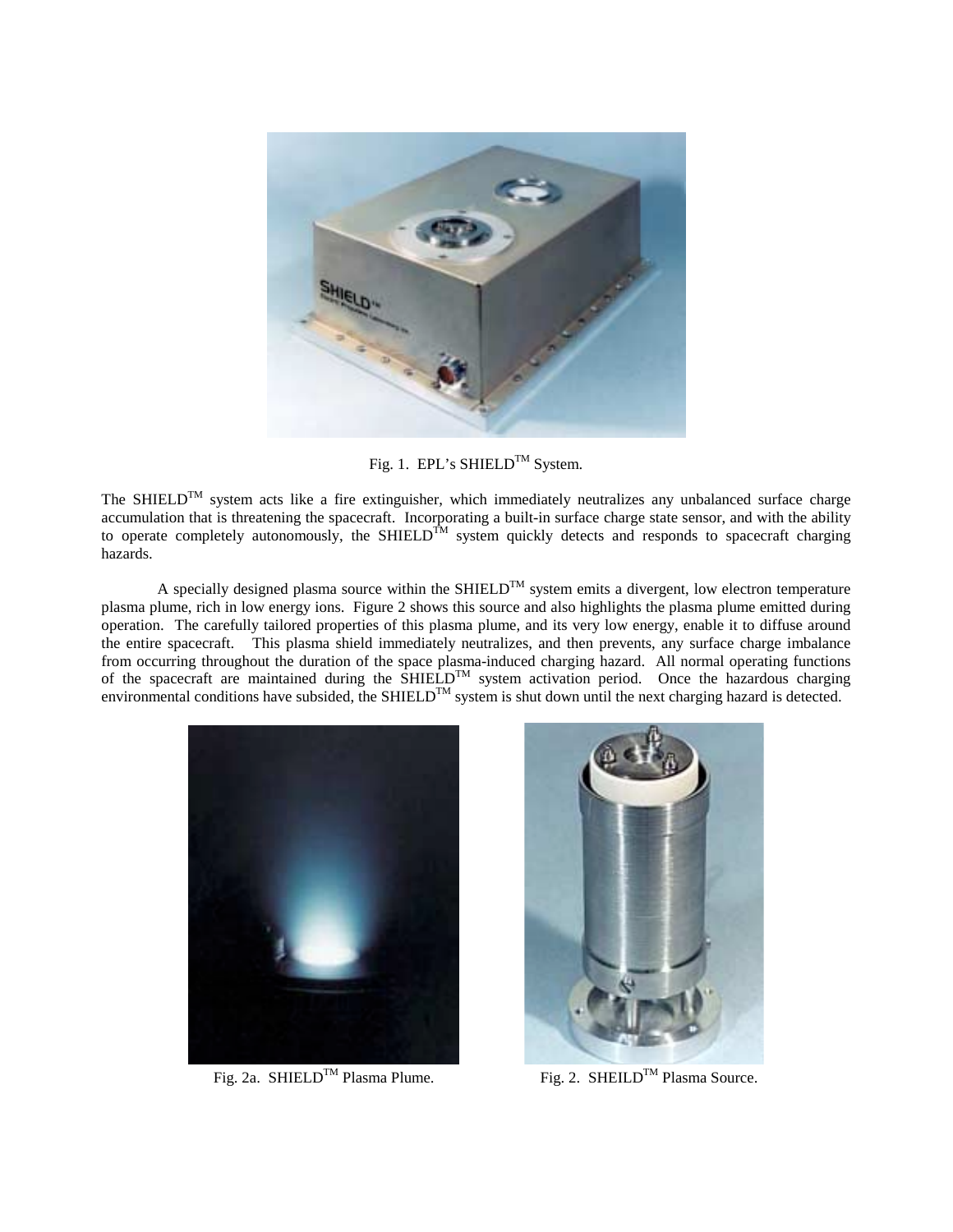## **Design and Operational Philosophy**

Figure 3 shows schematically the basic elements of the SHIELD<sup>TM</sup> system. These elements include (1) a gas storage and feed system, which supplies a precisely metered xenon gas flow to the plasma source; (2) a power conditioning system, which adapts the user spacecraft power bus to the voltage and current control levels required to operate the various SHIELD<sup>TM</sup> system components; (3) a plasma source capable of rapid turn on, and capable of emitting a diffuse plume of low energy plasma; (4) a charge state sensor, which continuously monitors surface charge accumulation; (5) and a control system, which interprets the voltage levels on this sensor and monitors inputs from the user spacecraft to determine when and how the SHIELD<sup>TM</sup> system should be activated to mitigate a particular charging threat to the spacecraft.



Fig. 3. Elements of the SHIELD<sup>TM</sup> System.

For most spacecraft applications, the SHIELD<sup>TM</sup> system would be off for very long time periods during the lifetime of the vehicle. Under these "normal" circumstances, the existing passive charge bleed-off systems would be adequate to control spacecraft surface charging to acceptably low levels. Activation of the SHIELD<sup>TM</sup> system would be initiated only if either one or more of the following events occurred:

- (i) The SHIELD<sup>TM</sup> system's built-in surface charge state sensor detected a rising out-of-balance potential that exceeded a hazard limit threshold.
- (ii) Other sensors on-board the spacecraft detected rising surface potentials, which exceeded the capabilities of the passive charge bleed-off systems.
- (iii) The user spacecraft was directed to activate the SHIELD<sup>TM</sup> system because of up linked commands based on a space weather report that indicated the imminent arrival of a severe solar plasma disturbance.

As previously stated, the SHIELD<sup>TM</sup> system is designed to be the last line of defense to ensure the continued reliable operation of the spacecraft. Activation of the SHIELD<sup>TM</sup> system occurs in two steps. Once a surface charging threat to the spacecraft has been detected, the system initiates a cold start process that brings the plasma source to a standby state in a period of a few tens of seconds.

From this standby mode, plasma source activation can occur in less than one second once a command to a full on condition is sent. This standby mode feature is particularly useful since it can be commanded on by prior spaceweather-uplink commands, and by charge-state sensor threshold-level responses. The SHIELD<sup>TM</sup> system may be left in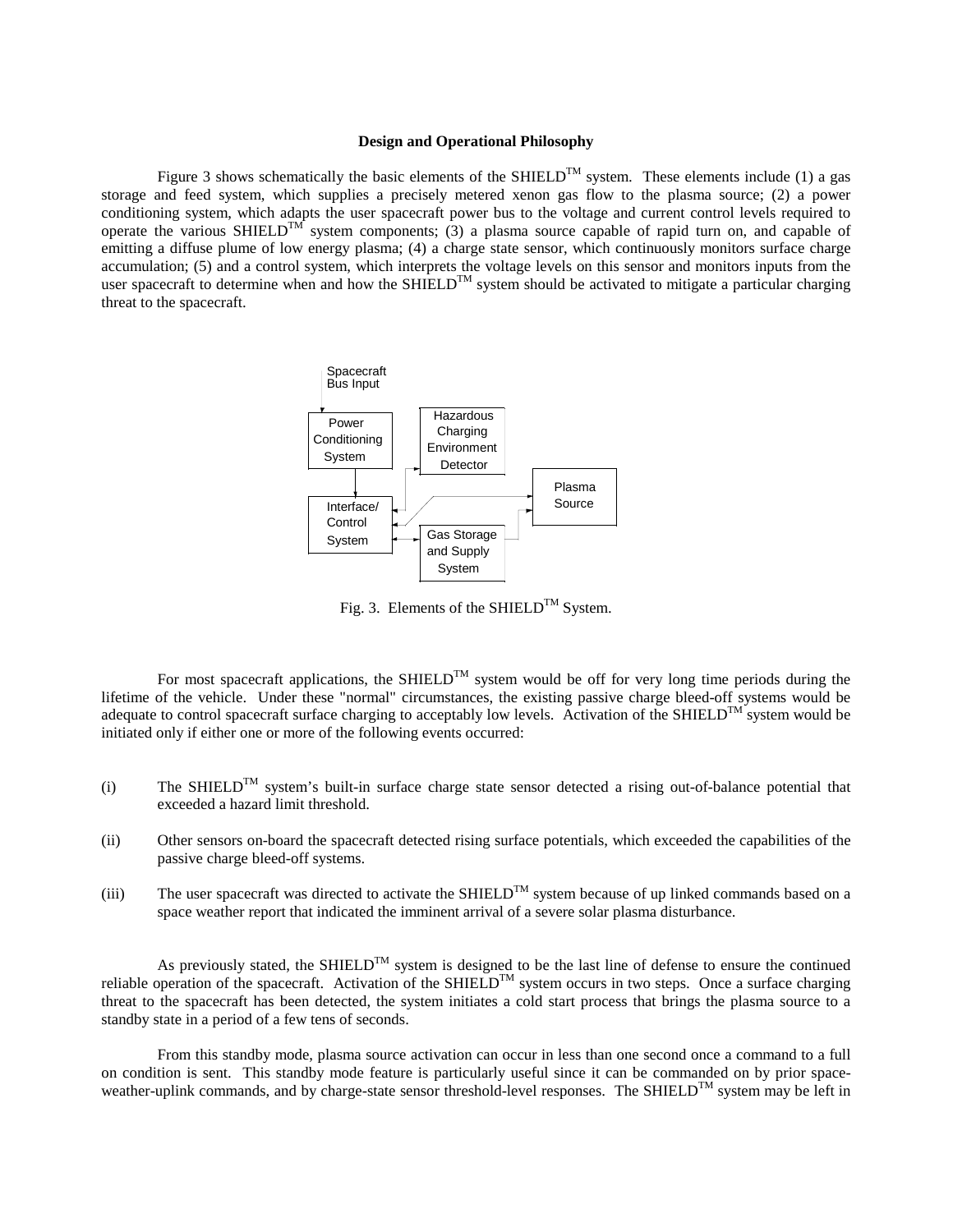the standby mode for days if required, with no damage to the unit, while the solar activity creating the threat subsides. Similarly, if the SHIELD<sup>TM</sup> system is fully activated to the plasma-on state, subsequent operation of the unit can be programmed to be either continuous or cyclic. Or, if autonomous operation is not required, the SHIELD<sup>TM</sup> system can be simply activated to the plasma-on state and left in this mode for however many hours, or days, are required before a space weather report is issued indicating a cessation of solar flare activity.

## **Neutralization Capability**

Severe surface charging environments simulated in ground tests document the effectiveness of the SHIELD<sup>TM</sup> system for detecting the onset of hazardous charging environments, and responding autonomously to eliminate their detrimental effects. For these tests, the SHIELD<sup>TM</sup> system was mounted in a 1.2 m dia. x 7 m long vacuum facility as noted in Fig. 4a. In addition to the SHIELD<sup>TM</sup> system with its integrated charge state sensor, a similar sensor was located on one side of the system, while a Faraday probe was positioned on the other side of the system. The arrangement of these components is identified in the photograph contained in Fig. 4b. During testing, an electron gun positioned at the far end of the test facility was operated at a flux rate of between 1 and 3 nA/cm<sup>2</sup> as recorded at the Faraday probe location. This adjustable and regulated flux rate, and the electron gun energy range capability of 0 to 45 keV, represented a reasonable simulation of geosynchronous substorm conditions.

The integrated SHIELD<sup>TM</sup> system surface charge state sensor was programmed to respond to various surface potential level trip points as the severity of the charging threat was varied. Similarly, the SHIELD<sup>TM</sup> system was operated in different modes to demonstrate response time characteristics. Both the integrated charge state sensor, and the isolated charge state sensor displayed nearly identical behavior when exposed to the different simulated substorm test environments. Figures 5a - 5d document test results and verify the neutralization capability of the SHIELD<sup>TM</sup> system for different charging hazard simulations.



Fig. 4a. Hazardous Charging Environment Simulation Fig. 4b. SHIELD<sup>TM</sup> System Installed in Substorm Vacuum Facility. Simulation Vacuum Test Facility.



Of particular interest in these figures are the results of cold start test sequences documented in Figs. 5c and 5d, which show that surface discharging occurs even before the SHIELD<sup>TM</sup> system plasma source is fully on. This behavior is a result of the thermionic nature of the SHIELD<sup>TM</sup> system plasma source and indicates that even when initiated from a cold start condition, a measure of protection is afforded the spacecraft after only a couple of tens of seconds.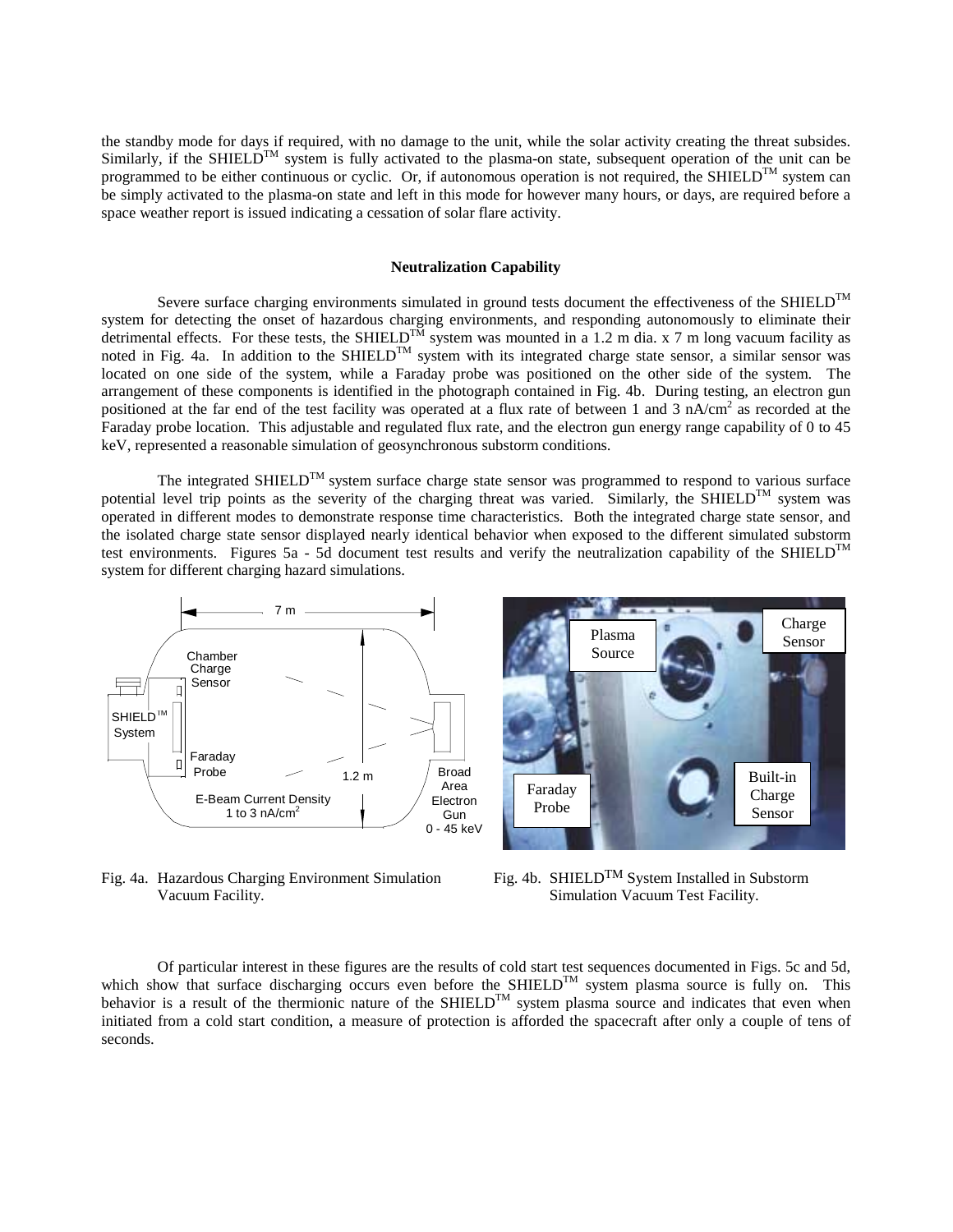

Fig. 5a. Typical Instant Start System Response During Fig. 5b. Typical Instant Start Performance at Sensor





Threshold Setting. Moderate Simulated Substorm Testing



Fig. 5c. Typical Cold Start System Response. Fig. 5d. Cold Start Performance at High Sensor Threshold Setting.

## **Interfaces**

The SHIELD<sup>TM</sup> system is designed to mechanically mount on any flat spacecraft surface of minimum area 20.3 cm x 30.5 cm. If permitted by the user spacecraft, the SHIELD<sup>TM</sup> system is designed for conduction cooling through its mounting plate to the user spacecraft. The steady state power dissipation from the system is about 20 - 25 W during nominal operation. Note that in most applications the SHIELD<sup>TM</sup> system will be required to function only on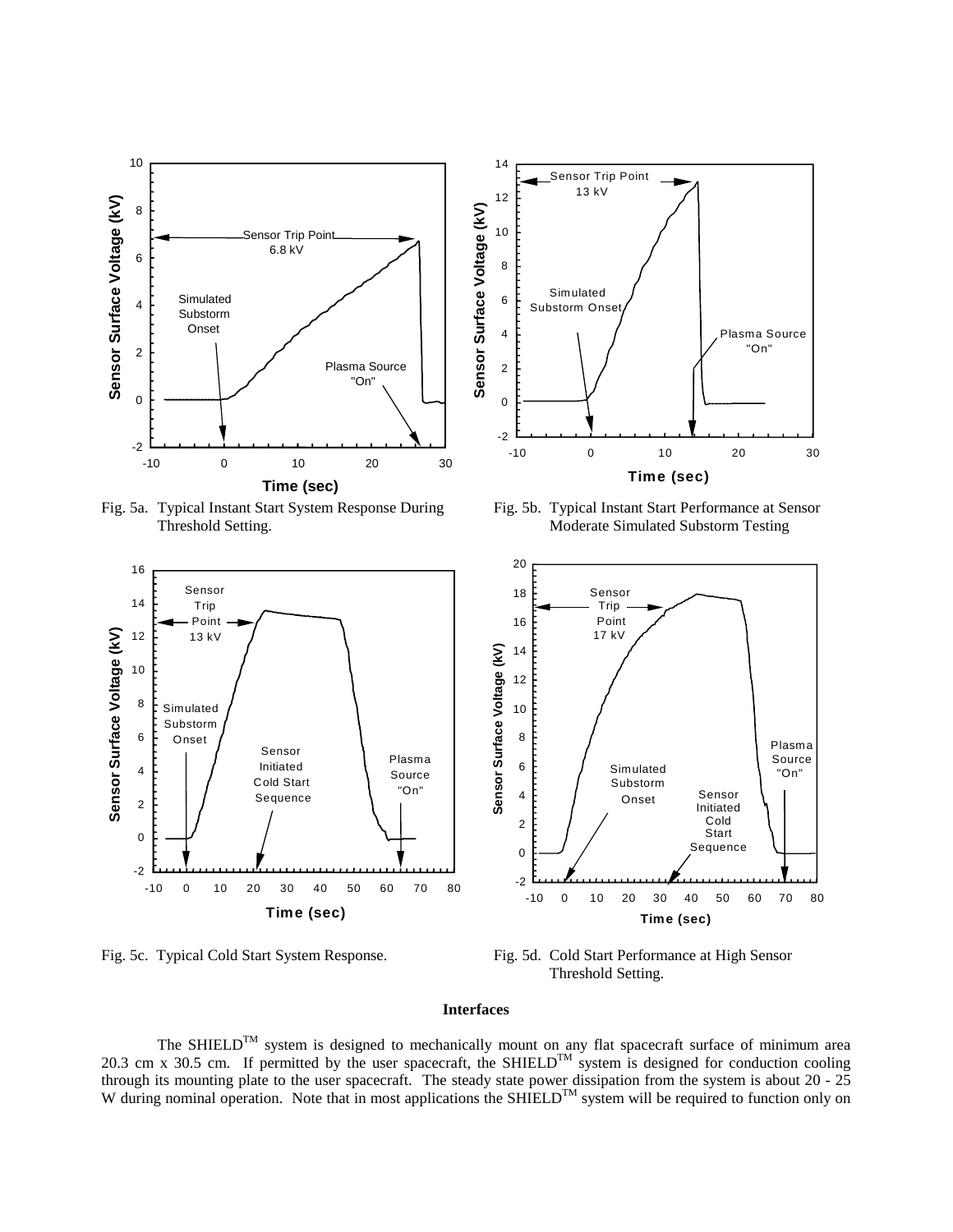a very low and intermittent duty cycle during a normal spacecraft mission lifetime of order 5 - 15 years. Moreover, the duration of each SHIELD<sup>TM</sup> system operating period is projected to be only of order hours, to a day or two. However, should heat flux to the spacecraft be an issue, the  $SHI ELD^{TM}$  system can be configured for passive radiative cooling entirely at a system mass increase of about 10 - 20% depending on the specific application. In either mounting configuration, the SHIELD<sup>TM</sup> system must be mounted with an electrical ground connection directly to the spacecraft bus/structure common. This ground connection can be either through the mounting bolts of the unit, or with a separate strap, or both.

Orientation of the SHIELD<sup>TM</sup> system is not critical other than that the highly divergent plasma plume emitted by the unit be given an obstruction-free diffusion zone away from the spacecraft. Any direct interception by spacecraft surfaces of SHIELD<sup>TM</sup> system ions will not cause sputtering damage since the emitted ions are always below sputter threshold levels of the spacecraft construction materials. Similarly, the plasma source does not emit any condensable contaminants because it operates at internal plasma discharge voltages below the sputter threshold levels of the materials used in its internal construction.

Although the baseline SHIELD<sup>TM</sup> system accepts a nominal 28  $\pm$  6 V DC bus input voltage, other voltage levels up to  $120 \pm 40$  V DC can be readily accommodated. Depending on the specific spacecraft application constraints, it may be necessary to maintain a small heater input power to the SHIELD<sup>TM</sup> system during prolonged off periods. This constant input power requirement of order a few Watts would be required to keep the xenon gas and associated flow system and electronic system components from getting too cold. However, it should be noted that the SHIELD<sup>TM</sup> system components have been qualified during cold soak thermal vacuum tests to -20  $^{\circ}$ C for all gas feed system components, including the xenon gas supply, with no effect noted on the reliability of start-up. Non-operating, cold storage limits are significantly below this level.

In general, xenon is the gas of first choice for the SHIELD<sup>TM</sup> system due to its high storage density in excess of 1.0  $g/cm^3$ . This high density enables a 15,000 hour supply to be incorporated into a total system mass of only 6.3 kg - where approximately 30% is xenon by weight. However, for unique applications where more severe cold soak temperature limits may be required for reliable system start-up, the SHIELD<sup>TM</sup> system may also be used with either krypton or argon gas. Use of these lighter weight, and lower operating cold soak limit gases comes at a commensurate reduction in total operating lifetime due to their lower storage densities compared with xenon.

#### **Mission Applications**

 The SHIELD system has been designed for geosynchronous satellite applications. These spacecraft operate in the magnetosphere, that is above the ionosphere and extends about 10 earth radii on the day side and hundreds of earth radii on the night side. Normally the space plasma at geosynchronous orbit is benign. However, ambient plasma conditions can fluctuate widely due to variations in solar activity that can dramatically alter the magnetosphere. The largest differential charging potentials develop during solar substorms on shaded dielectrics when other regions are in sunlight, or when the spacecraft passes from eclipse to sunlight. In such instances, photoemission of electrons drives the spacecraft frame to near the local space plasma potential, while the shaded dielectric is charged to several kilovolts or more below space potential. Geosynchronous spacecraft with the SHIELD<sup>TM</sup> system installed would be protected from the differential surface charging extremes, and subsequent electrostatic discharges, of such substorm activity.

Certain planetary spacecraft would also benefit from use of the SHIELD<sup>TM</sup> system. Specifically, planetary environments known to have energetic plasma regions represent a real risk to these expensive spacecraft due to differential surface charging and electrostatic discharge events that can cause serious operational and data collection anomalies.

 A series of highly specialized spacecraft mission applications also exists wherein the spacecraft may be in an unusual earth orbit requiring periodic insertion into a particularly severe space plasma environment. In such applications, an on-board SHIELD<sup>TM</sup> system can be programmed to be activated at these critical locations of each orbit period to prevent any charging influences of this environment on the functions of the spacecraft.